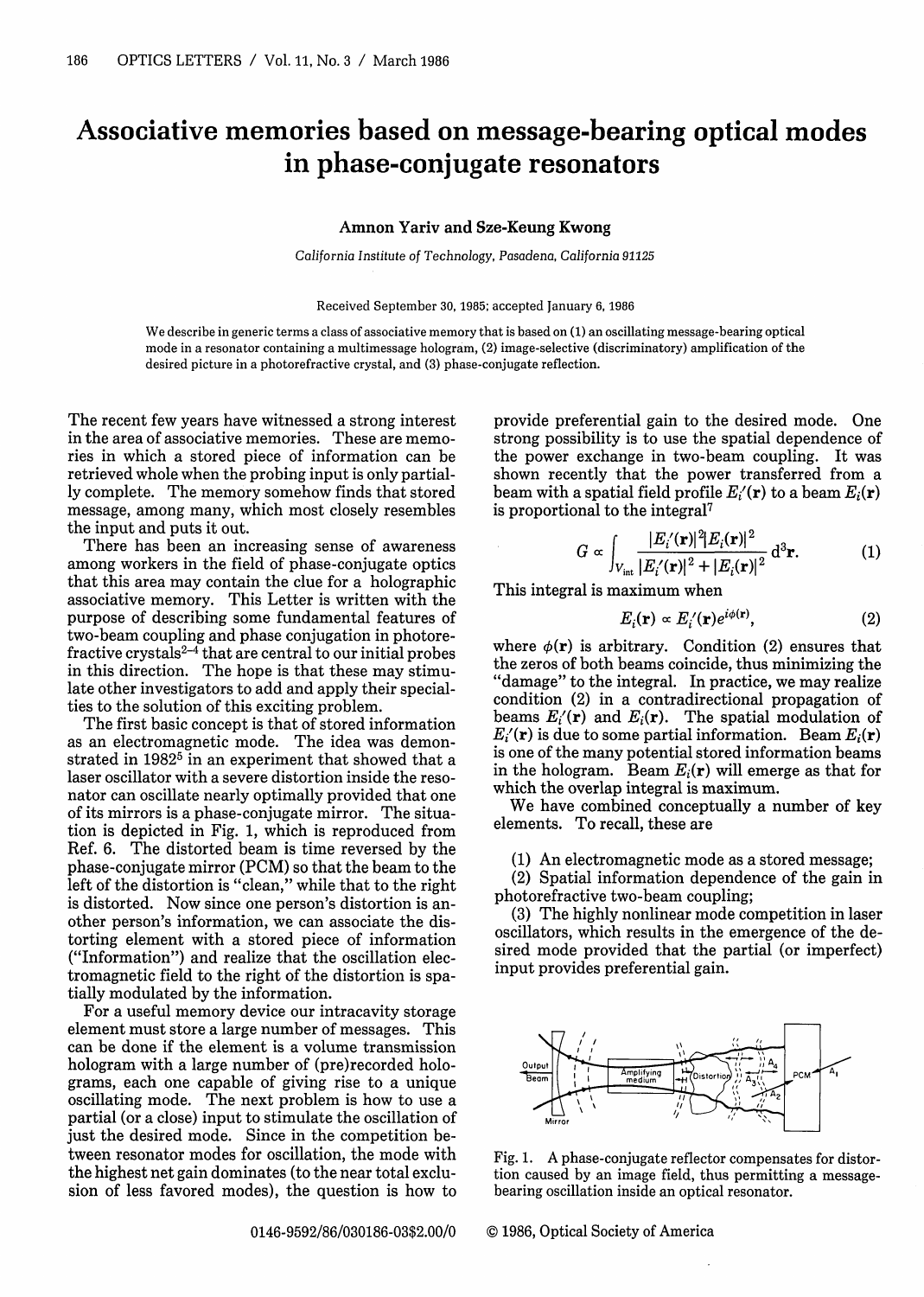

Fig. 2. (a) Information recorded on a fixed hologram  $\Delta n$ .  $E_i$  is the beam carrying the information, and  $E_{i0}$  is the reference beam. The angle between  $E_{i_0}(\mathbf{r})$  and  $E_i(\mathbf{r})$  is sufficiently large to prevent spillover of information in the memory application into the zero-order mode. (See text discussion in connection with Fig. 2.) (b) A scheme for an optical associative memory: PCM's, the phase-conjugate mirrors; BS's, beam splitters;  $\Delta n$ , the prerecorded hologram;  $E_i(\mathbf{r})$ , the pumping beam carrying partial information; *Ei(r),* one of the oscillation modes of the resonator, which is excited preferentially by *Ei'(r).*

We might view elements  $(1)$ – $(3)$  as building blocks for associative memories.

One possible realization is shown in Fig. 2. Figure 2(a) shows how a message, *Ei,* is recorded holographically using reference  $E_{io}$ . The direction of the reference beam is different for each stored message. The result is a volume index variation (hologram),

$$
\Delta n \propto \sum_{j=1}^{N} (E_{jo} * E_j + \text{c.c.}),
$$

where *N* is the number of recorded messages. In Fig. 2(b) a resonator is shown that contains the hologram  $\Delta n$  as an internal transmission element. The basic principle of operation is as follows. The oscillator is capable of oscillating in any one of the stored message modes  $E_j$ . Consider, for example, mode i. The laser beam *Eio* propagating from left to right diffracts off the stored hologram  $\Delta n$  to yield a field term  $E_{io}(\mathbf{r})E_{io}(\mathbf{r})E_i(\mathbf{r})$ . Since  $E_{io}(\mathbf{r})$  is essentially planar, the term  $E_{io}(\mathbf{r})E_{io}(\mathbf{r})$  is a constant and the field that diffracted off from  $\Delta n$  is proportional to  $E_i(\mathbf{r})$ . The wave  $E_i(\mathbf{r})$ , which passes through the crystal, is then reflected by the phase-conjugate mirror  $PCM<sub>1</sub>$  to become  $E_i^*(\mathbf{r})$ . The wave  $E_i^*(\mathbf{r})$  is traveling in the  $-z$ direction. A pumping wave *Ei'(r),* which enters the system through the reflection at the beam splitter  $BS_1$ and is propagating in the z direction, amplifies  $E_i^*(\mathbf{r})$ 

thresholding characteristics so that it reflect<br>strongest beam  $E_{io}^*(\mathbf{r})$  that passed through t<br>filter, then the beam reflected from  $\text{PCM}_2$ <br>tional to  $\sum_j E_{jo}^*(\mathbf{r})$ , and we are back, self-con<br>to our starting con according to condition (1). The orientation of the crystal is chosen such that  $(-z)$  is the amplification direction. The amplified *Ei\** **(r)** wave diffracts off the stored hologram  $\Delta n$  to yield a field consisting of N beams  $\sum_j \vec{E}_{j0}^* (\mathbf{r}) E_j(\mathbf{r}) E_i^* (\mathbf{r})$ . The diffracted beams are then passed through a low-pass spatial filter to obtain a field proportional to  $\sum_j \tilde{E}_{jo}$   $^*$  (**r**). If  $\text{PCM}_2$  has thresholding characteristics so that it reflects only the strongest beam  $E_{io}$ <sup>\*</sup>(**r**) that passed through the spatial filter, then the beam reflected from  $PCM<sub>2</sub>$  is propor- $\text{tional to } \sum_j E_{jo}^*(\mathbf{r}), \text{and we are back, self-consistently,}$ to our starting condition. The output of the system is provided by beam splitter  $BS_2$  and is proportional to the stored message field  $E_i(\mathbf{r})$ .

Let us discuss the experimental feasibility of such a scheme. There are several methods that can be used to make multiple holograms. For example, 500 fixed holograms, each with more than 2.5% diffraction efficiency, in heated Fe-doped  $\mathrm{LiNbO_{3}}^{3}$  and more than 10 holograms, each with 20% diffraction efficiency, in dichromated gelatin9 were reported separately. On the other hand, a phase-conjugate mirror with a gain of 100 was reported in photorefractive BaTiO<sub>3</sub> crystals.10 In our own preliminary experiments, we found that it is easy to get a gain of 300 in a counterpropagating two-beam-coupling configuration. With such a large gain in the two end phase-conjugate mirrors  $[PCM<sub>1</sub>$  and  $PCM<sub>2</sub>$  of Fig. 2(b)] and the large gain in the counterpropagating two-beam coupling in the photorefractive crystal, it should be possible to overcome the losses due to the input and output couplers and to the low diffraction efficiency of the multiple hologram, the spatial filtering, and the Fresnel reflection at each interface. The numbers given above indicate the feasibility of initial experiments involving as many as a few hundred holograms. Another key aspect of the system is the preferential gain exercised by the input beam *Ei'* that is nearest the stored message *Ei.* An analysis<sup>11</sup> of the process of phase conjugation by stimulated Brillouin scattering, which is formally analogous to counterpropagation two-beam coupling in photorefractive crystals, shows that the exponential gain constant [condition (1)] for their process varies by as much as a factor of 2 between the cases of spatially correlated or uncorrelated beams. This is expected to introduce a strong preference for the input beam *Ei'* that is nearest  $E_i$  in the winner-take-all environment of a laser.

In conclusion: we have described some basic ideas and phenomena that in combination hold promise for realizing some form of associative memory based on the concept of oscillating message-bearing optical modes. Preferential gain to the desired mode is provided by image-selective two-beam photorefractive coupling between counterpropagating beams.

The authors would like to acknowledge useful discussion on the topic of optical storage in modes of a resonator with Dana Anderson. This research was supported by the U.S. Air Force Office of Scientific Research and the U.S. Army Research Office, Durham, North Carolina.